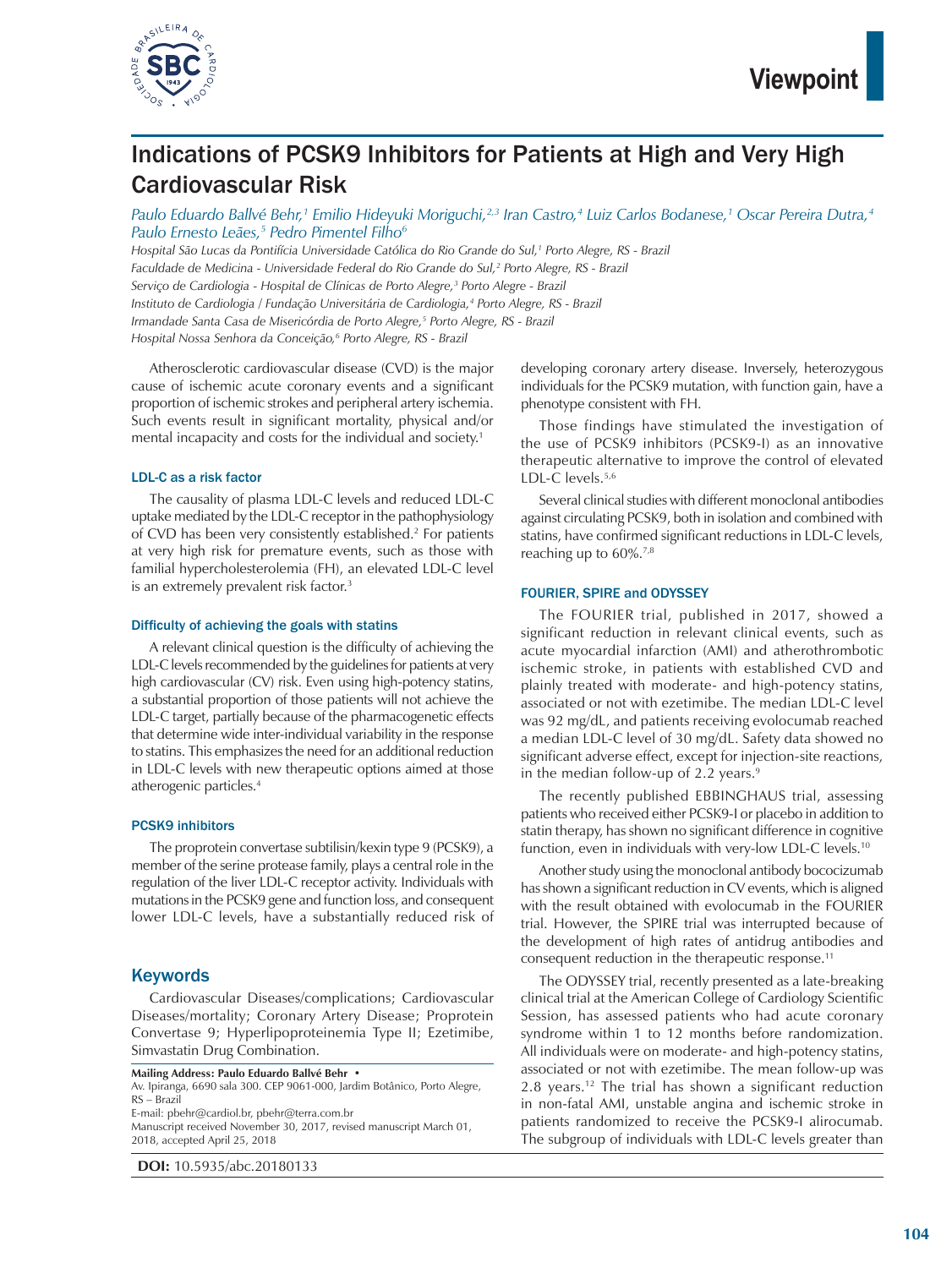or equal to 100 mg/dL (already treated with statins) and receiving alirocumab had the highest benefit, with a 29% reduction in total mortality as compared to placebo.

### Cost *versus* benefit of new therapies

Although the advent of precision medicine and the innovative treatments have guided to an individualized approach in prevention and patient's management, the financial restrictions to the progressive increase in health system costs worldwide often requires balancing the therapeutic benefit and the cost of a certain intervention.

## Brazilian guideline

The recently updated Brazilian Guideline on Dyslipidemias and Atherosclerosis Prevention recommends the use of PCSK9-I (evolocumab and alirocumab) only to patients at high CV risk, receiving optimized treatment with statins at the highest tolerated dose, either associated or not with ezetimibe, and who have not met the recommended LDL-C or non-HDL-C targets.13

The Brazilian guideline, however, does not indicate which individuals will benefit most from the use of that new class of drugs.

Some studies have demonstrated that the quantification of the absolute benefit of an additional therapy is an important factor to support the clinical decision of using or not the new treatment. In addition, financial aspects should be taken into account, but so far cost-effectiveness analyses of the PCSK9-I in Brazil have not been made.14

Considering that the costs of PCSK9-I are greater than those of the other drugs for the treatment of CVD, it is important to identify among high-risk individuals those whose treatment is associated with greater clinical relevance, which can be estimated by the number needed to treat (NNT) to prevent the first outcome within a certain time.15

In addition, calculating the NNT can help identify groups of patients who will benefit most from the addition of a non-statin therapy, by combining absolute risk and LDL-C thresholds.

In this position statement of the Atherosclerosis Department of the Rio Grande do Sul Society of Cardiology, the selection of patients to use PCSK9-I is more conservative than that of most current guidelines on the use of those drugs. Thus, it is worth emphasizing that the use of antibodies against PCSK9 for individuals who do not meet the criteria presented in this document is not contraindicated, because the therapeutic decision involves clinical judgement and consensus between physicians and patients.

Therefore, this position statement was aimed at identifying the individuals who will benefit most from the use of that new class of drugs to treat hypercholesterolemia.

This first position statement will not address indications of that new class of drugs for statin-intolerant individuals or those on high-risk primary prevention, such as FH.

Considering that evolocumab and alirocumab consistently reduce LDL-C levels by 50% at least, two factors should be observed to quantify the benefit of the treatment: the individuals' clinical characteristics and the LDL-C levels obtained after maximum treatment with statin/ezetimibe.

## **1) Clinical characteristics of the patients**

The clinical characteristics of the patients at CV risk should be identified based on the absolute risk of CV events in 10 years.<sup>16</sup> The greatest benefit derived from the use of PCSK9-I is obtained in individuals at CV risk higher than 20% in 10 years. Thus, patients with previous coronary events or procedures, stroke or aortic aneurysm are classified as "high risk" (20-29% in 10 years).

Patients at "very high risk" for CV events (over 30% in 10 years) are those with recurrent acute coronary syndrome, repeated arterial revascularization or repeated strokes within the first year from the initial event. Advanced age, and the association of diabetes or peripheral occlusive arterial disease are aggravating factors.

## **2) LDL-C cutoff points after maximum treatment with statin/ezetimibe**

In addition to the patients' clinical characteristics, the LDL-C cutoff points from which the treatment with PCSK9-I provides the greatest benefits should be indicated.

The FOURIER trial has shown that even individuals in the lowest quartile of LDL-C levels had a significant reduction in CV events when receiving evolocumab.

However, when assessing that variable, it is worth noting that the reduction in the absolute risk for the same relative reduction in LDL-C level will be smaller when the baseline LDL-C level is lower (Figure 1). In other words, the higher the LDL-C level after treatment with statins/ezetimibe, the greater the benefit deriving from the treatment with PCSK9-I and the smaller the NNT.<sup>17</sup>

The relative reduction in CV events resulting from the use of statins, ezetimibe and monoclonal antibodies against PCSK9 has shown consistency with the relationship reported in the Cholesterol Treatment Trialists meta-analysis, in which every 39-mg/dL reduction in LDL-C was associated with a 21% reduction in major CV events.18

## Criteria to support decision-making

By associating the two variables presented in an excellent analysis and according to the CV risk and LDL-C levels of patients receiving treatment with statins, Robinson et al.16 have estimated the NNTs in 5 years to prevent a CV event.16 (Table 1)

Although there is consensus that NNTs up to 50 are acceptable<sup>19</sup> for new interventions, it is worth noting that PCSK9-I are high-cost drugs. On the other hand, NNTs under 20 are rarely obtained for interventions to treat or prevent CVD resulting from the current studies.<sup>20</sup>

Assuming that PCSK9-I consistently reduce LDL-C levels by at least 50%, we consider that NNTs under 30 are totally acceptable and identify a subgroup of individuals who will greatly benefit from receiving that new class of drugs.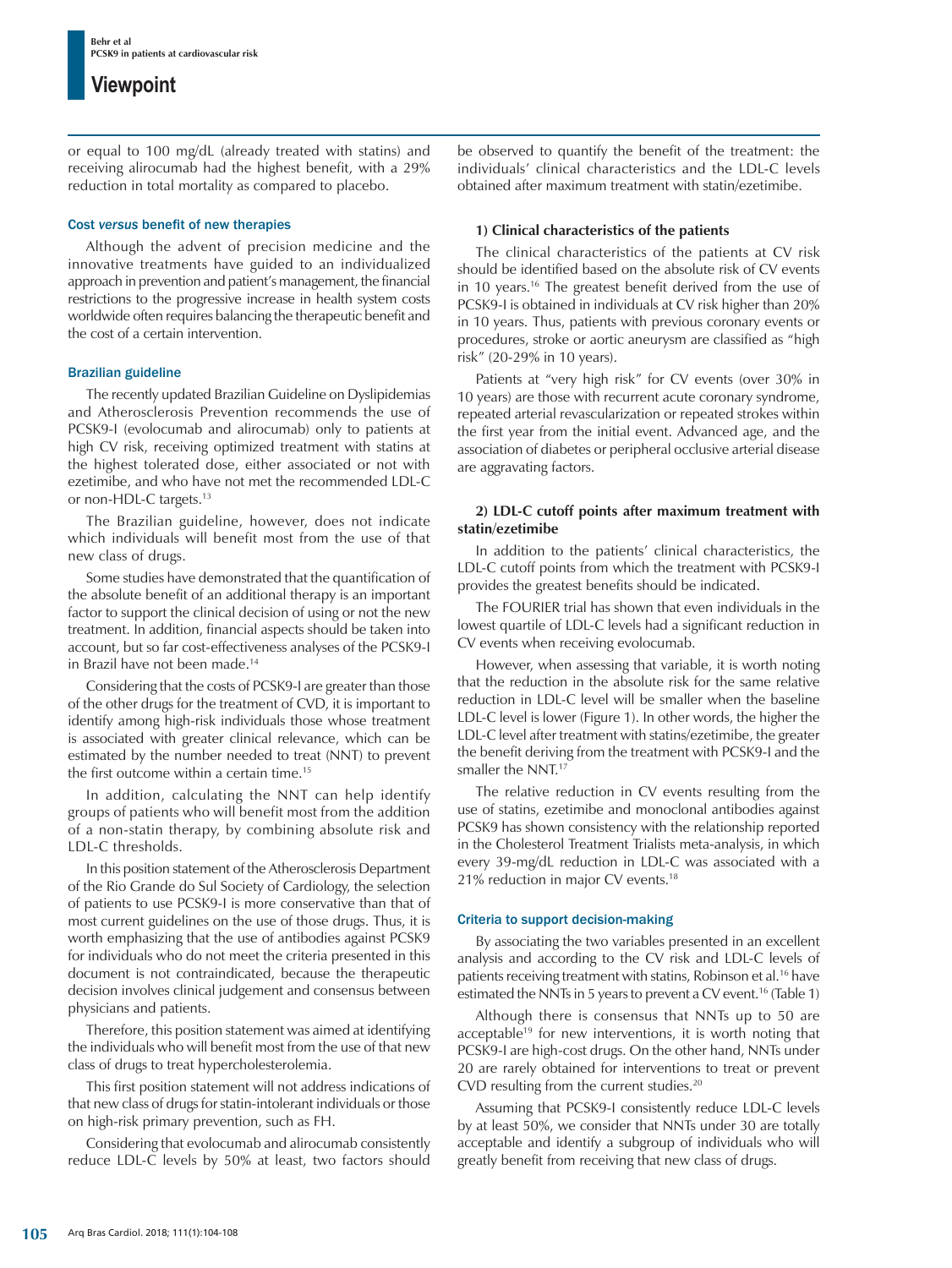## **Viewpoint**



**Figure 1 –** *Absolute risk reduction for the same relative LDL-C level reduction from different initial LDL-C levels. (Reprint with permission from Oxford University Press).17*

| <b>Initial LDL-C</b>                                   | 50% reduction in LDL-C (with PCSK9-I) | 65% reduction in LDL-C (with PCSK9-I) |
|--------------------------------------------------------|---------------------------------------|---------------------------------------|
| High risk (20-29% risk of ACVD in 10 years)            |                                       |                                       |
| 190                                                    | 19                                    | 15                                    |
| 160                                                    | 23                                    | 18                                    |
| 130                                                    | 28                                    | 22                                    |
| 100                                                    | 37                                    | 28                                    |
| 70                                                     | 53                                    | 40                                    |
| Very high risk (risk of ACVD in 10 years $\geq 30\%$ ) |                                       |                                       |
| 190                                                    | 13                                    | 10                                    |
| 160                                                    | 15                                    | 12                                    |
| 130                                                    | 19                                    | 15                                    |
| 100                                                    | 25                                    | 19                                    |
| 70                                                     | 35                                    | 27                                    |

**Table 1 – NNT in 5 years to prevent a cardiovascular (CV) event in "high" and "very high CV risk" individuals receiving treatment with high‑potency statins by adding the PCSK9 inhibitor (PCSK9-I)**

*LDL-C: low-density-lipoprotein cholesterol; PCSK9: proprotein convertase subtilisin/kexin type 9; ACVD: atherosclerotic cardiovascular disease. (Table adapted with permission from Elsevier).16*

Therefore, patients at high CV risk, plainly treated with high-potency statin associated with ezetimibe, and whose LDL-C levels are higher than 130 mg/dL, will significantly reduce their risk of CV events by adding PCSK9-I to their treatment.

Similarly, individuals at very high CV risk, treated with statin and ezetimibe, and whose LDL-C levels are higher than 100 mg/dl, have a very good chance of significantly reducing outcomes and the residual CV risk by adding that new class of drugs to their treatment.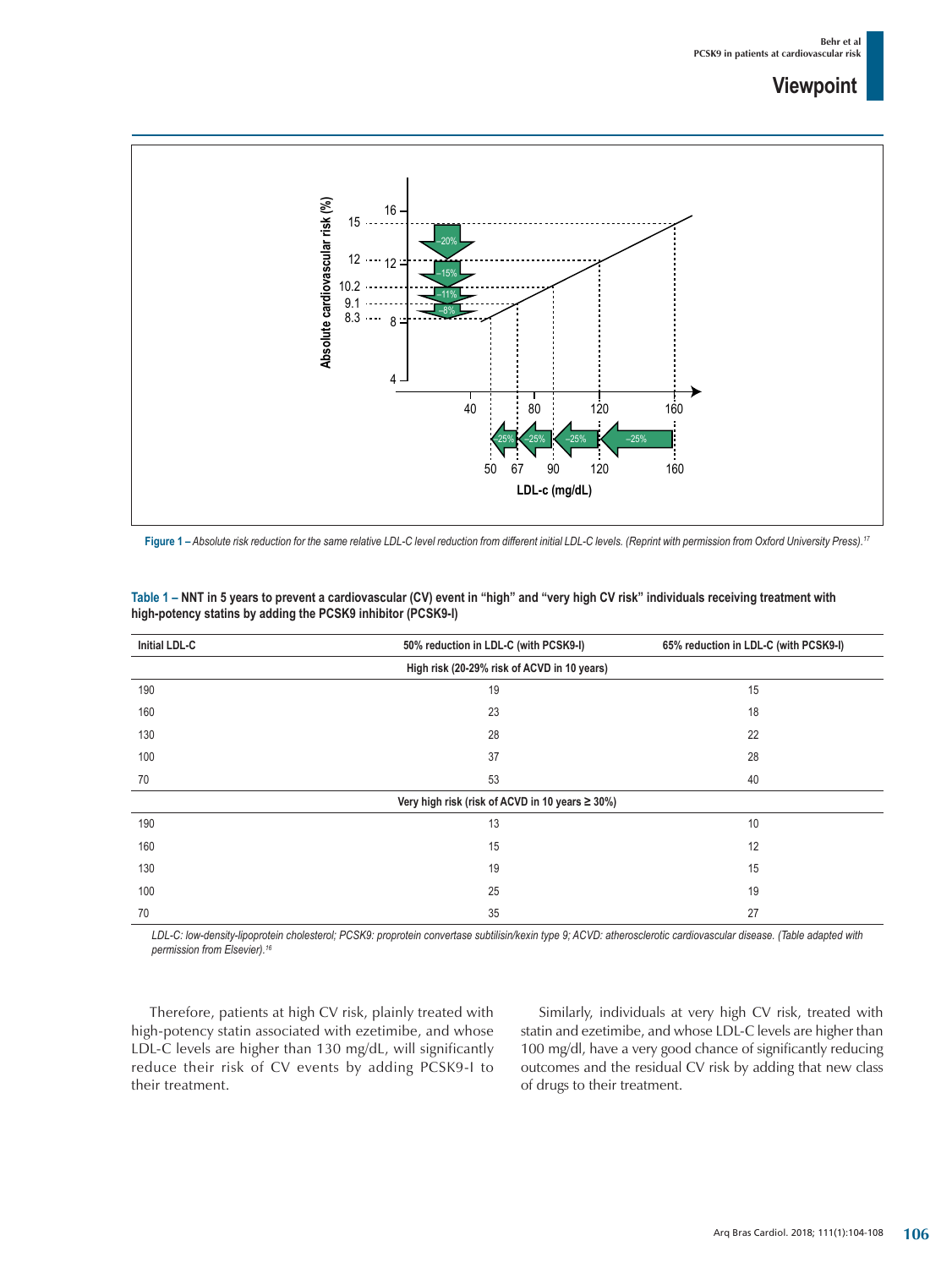## **Viewpoint**

## **Conclusion**

This position statement of the Atherosclerosis Department of the Rio Grande do Sul Society of Cardiology identifies patients who can derive the greatest secondary clinical benefit from PCSK9 inhibition. Those patients have higher CV risk associated with the highest probability of achieving a significant LDL-C reduction. In addition, this document takes into account the financial limitations of the healthcare system and the current economic scenario.

It is worth emphasizing that the use of antibodies against PCSK9 for individuals who do not meet the criteria presented in this document is not contraindicated, because the therapeutic decision involves clinical judgement and consensus between physicians and patients.

## Author contributions

Conception and design of the research, Acquisition of data, Analysis and interpretation of the data, Writing of the manuscript and Critical revision of the manuscript for intellectual content: Behr PEB, Moriguchi EH, Castro I, Bodanese LC, Dutra OP, Leães PE, Pimentel Filho P.

## **References**

- 1. Yusuf S, Hawken S, Ounpuu S, Dans T, Avezum A, Lanas F, et al. Effect of potentially modifiable risk factors associated with myocardial infarction in 52 countries (the INTERHEART study): case-control study. Lancet. 2004; 364(9438):937-52.
- 2. Ference BA, Ginsberg HN, Graham I, Ray KK, Packard CJ, Bruckert E, et al. Low-density lipoproteins cause atherosclerotic cardiovascular disease. 1. Evidence from genetic, epidemiologic, and clinical studies. A consensus statement from the European Atherosclerosis Society Consensus Panel. Eur Heart J. 2017;38(32):2459-72.
- Khera AV, Won HH, Peloso GM, Lawson KS, BartzTM,Deng X, et al.Diagnostic Yield and Clinical Utility of Sequencing Familial Hypercholesterolemia Genes in Patients With Severe Hypercholesterolemia. J Am Coll Cardiol.2016;67(22):2578-89.
- 4. Ridker PM, Mora S, Rose L; JUPITER Trial Study Group. Percent reduction in LDL cholesterol following high-intensity statin therapy: potential implications for guidelines and for the prescription of emerging lipidlowering agents. Eur Heart J.2016;37(17):1373-9.
- 5. Kathiresan S. Developing medicines that mimic the natural successes of the human genome: lessons from NPC1L1, HMGCR, PCSK9, APOC3, and CETP. J Am Coll Cardiol. 2015;65(15):1562-6.
- Urban D, Pöss J, Böhm M, Laufs U. Targeting the proprotein convertase subtilisin/kexin type 9 for the treatment of dyslipidemia and atherosclerosis. J Am Coll Cardiol.2013;62(16):1401-8.
- Kastelein JJ, Ginsberg HN, Langslet G, Hovingh GK, Ceska R, Dufour R, et al.ODYSSEY FH I and FH II: 78 week results with alirocumab treatment in 735 patients with heterozygous familial hypercholesterolaemia. Eur Heart J. 2015;36(43):2996-3003.
- Raal FJ, Stein EA, Dufour R, Turner T, Civeira F, Burgess L, et al. PCSK9 inhibition with evolocumab (AMG 145) in heterozygous familial hypercholesterolaemia (RUTHERFORD-2): a randomised, double-blind, placebo-controlled Trial. Lancet. 2015;385(9965):331–40.
- 9. Sabatine MS, Giugliano RP, Keech AC,Honarpour N, Wiviott SD, Murohy AS, et al. Evolocumab and clinical outcomes in patients with cardiovascular disease. N Engl J Med. 2017;376(18):1713–22.
- 10. Giugliano RP. Mach F, Zavitz K, Kurtz C, Im H, Kanevsky E et al. Cognitive Function in a Randomized Trial of Evolocumab. N Engl J Med. 2017;377(7):633-43.

## **Potential Conflict of Interest**

Paulo Eduardo Ballvé Behr, MD, received lecture fees in continuing medical education programs from Amgen.

Emilio Hideyuki Moriguchi received lecture fees in continuing medical education programs from Amgen and Sanofi.

Luiz Carlos Bodanese, MD, participated as an investigator for the Odyssey and Rourier studies.

Oscar Pereira Dutra, MD, participated as an investigator for the Rourier study.

Paulo Ernesto Leães, MD, participated as an investigator for the Odyssey and Rourier studies.

Pedro Pimentel Filho, MD, participated as an investigator for the Odyssey and Rourier studies.

## **Sources of Funding**

There were no external funding sources for this study.

## **Study Association**

This study is not associated with any thesis or dissertation work.

- 11. Ridker PM, Revkin J, Amerenco P, Brunell R, Curto M, Civeira F, et al. Cardiovascular efficacy and safety of bococizumab in high-risk patients. N Engl J Med. 2017;376(16):1527–39.
- 12. Schwartz GG, Szarek M, Bhatt DL, Bittner V, Diaz R, Steg G, et al. "The ODYSSEY OUTCOMES Trial: Topline results Alirocumab in patients after acute coronary syndrome". In: 67th Scientific Session of American College Cardiology; 2018 March 10. Orlando(Flórida);2018. [Cited in 2018 April 10]. Available from:https://clinicaltrials.gov/ct2/show/NCT01663402?con d=NCT01663402&rank=1.
- 13. Faludi AA, Izar MCO, Saraiva JFK, Chacra APM, Bianco HT, Afiune Neto A et al. Atualização da Diretriz Brasileira de Dislipidemias e Prevenção da Aterosclerose – 2017. Arq Bras Cardiol 2017; 109(2Supl.1):1-76.
- 14. Lloyd-DM,Morris PB, Ballantyne CM, Birtcher KK, Daly DD, DePalma SM, et al. 2016 ACC Expert Consensus Decision Pathway on the Role of Non-Statin Therapies for LDL-Cholesterol Lowering in the Management of Atherosclerotic Cardiovascular Disease Risk: a report of the American College of Cardiology Task Force on Clinical Expert Consensus. J Am Coll Cardiol. 2016;68(1):92–125.
- 15. Cook RJ, SackettDL.The number needed to treat: a clinically useful measure of treatment effect. BMJ.1995;310(6977):452-4.
- 16. Robinson JG, Huijgen R, Ray K, Persons J, Kastelein JJ, Pencina MJ. Determining when to add nonstatin therapy: a quantitative approach. J Am Coll Cardiol.2016;68(22):2412-21.
- 17. Laufs U, Descamps OS, Catapano AL, Packard CJ. Understanding IMPROVE-IT and the cardinal role of LDL-C lowering in CVD prevention. Eur Heart J. 2014;35:1996-2000.
- 18. Baigent C, Blackwell L, Emberson J, Holland LE, Reith C, Bhala N, et al. Efficacy and safety of more intensive lowering of LDL cholesterol: a metaanalysis of data from 170 000 participants in 26 randomised trials. Lancet 2010; 376(9753):1670-81.
- 19. Van der Leeuw J, Oemrawsingh RM, van der Graaf Y, BrugtsJJ, Deckers JW, et al. Prediction of absolute risk reduction of cardiovascular events with perindopril for individual patients with stable coronary artery disease — Results from EUROPA. Int J Cardiol. 2015;182:194-9.
- 20. Steel N.Thresholds for taking antihypertensive drugs in different professional and lay groups: questionnaire survey. BMJ. 2000;320(7247):1446–7.